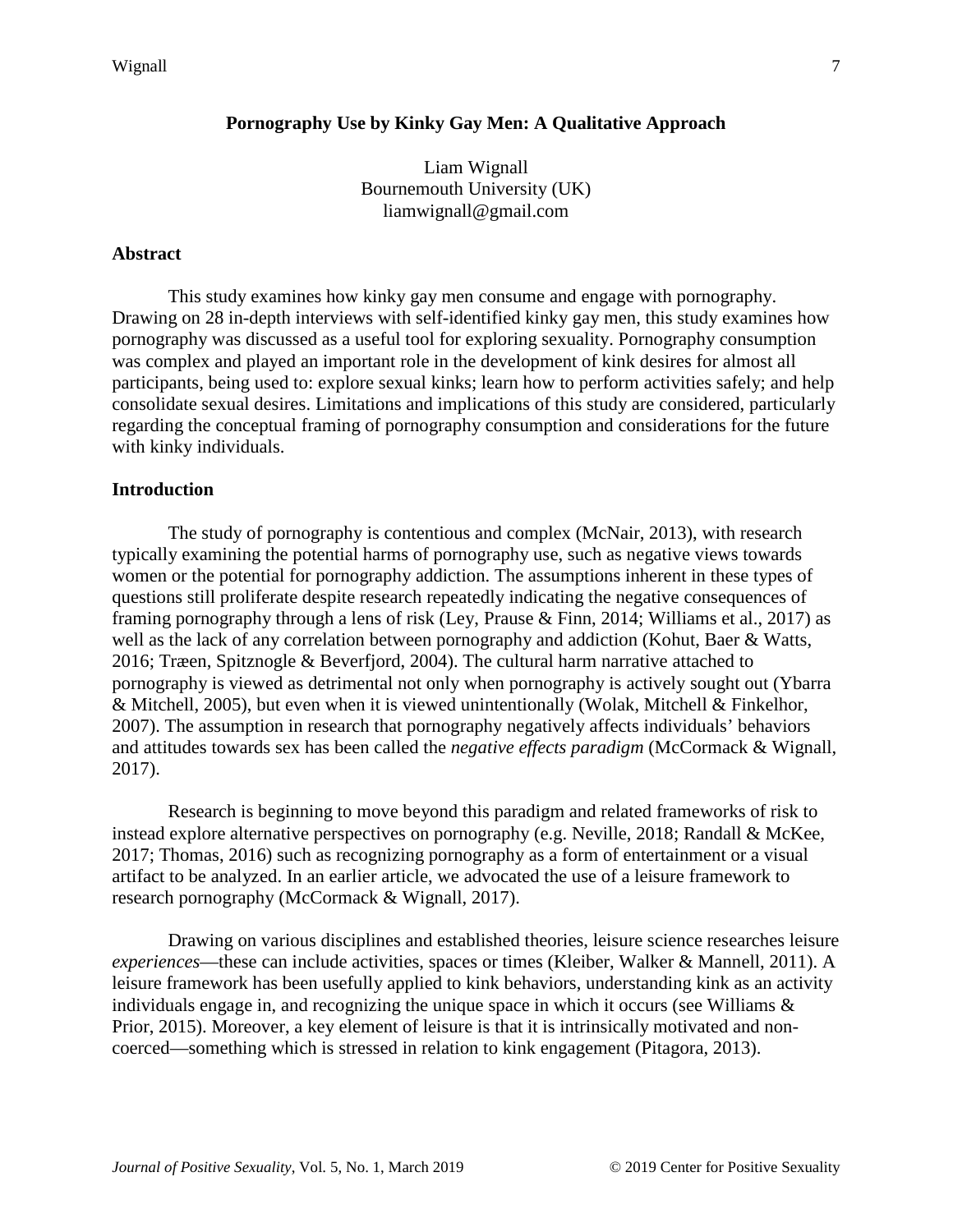A leisure framework can be applied to pornography: individuals are intrinsically motivated and freely choose to interact with pornography; it is an activity which users often devote special time to in a private space (McCormack & Wignall, 2017). The utility of this framework for pornography is that it recognizes how pornography can be personally meaningful for its users, demonstrating benefits reminiscent of other leisure pursuits (Stebbins, 2015). A leisure framework caters to an alternative discourse about pornography, which acknowledges both the potential risks *and* benefits of engaging in such activities for the practitioner and society. This perspective has already been effectively used to study sexual practices, such as sex in later life and kink practices (Berdychevsky & Nimrod, 2017; Prior & Williams, 2015; Wignall & McCormack, 2017; Wignall, 2017).

This study moves beyond the negative effects paradigm, addressing the gap in knowledge of how individuals with kink interests interact with pornography. Specifically, the research will address *how* and *why* pornography is used by participants in relation to their kink desires and explorations.

### **Methods**

This study was part of a broader project researching the experiences of gay and bisexual men who identify as kinky but differ in their levels of immersion in kink subcultures. For this study, I draw on 28 semi-structured, in-depth interviews with self-identified gay men ranging in ages from 21 to 62 ( $M = 27.6$ ). Three participants identified as non-white and twenty-five as Caucasian. All participants were UK residents at the time of data collection. Participants identified with various roles within kink subcultures, including leather, dominant, switch, and pup.

I created a profile on geolocation "hook up" apps and socio-sexual networking sites aimed at gay and bisexual kinky men to recruit participants. A message providing details of the research was sent to prospective participants, with further information given if interest was displayed. I used established connections with prominent members in various kink communities to act as references for participants as well as for snowball sampling.

Interviews covered a range of topics related to kink identities, communities, and activities, as well as participants' interactions with kink websites. Pornography was not initially a focus of the interviews but was explored further given the central role it played for most participants. The themes presented in the following sections were not the result of questions about pornography but questions around discovering kink interests, exploring kink desires, and engagement in kink communities, with follow-up questions about pornography related to participants' initial responses. All interviews were analyzed using a modified-grounded theory approach (Charmaz, 2014), and data were coded into themes.

#### **Results**

Pornography was central to these kinky gay men's sexual lives. While pornography consumption ebbed and flowed in their sexual lives, 25 participants spoke about its importance for discovering and exploring sexual desires. The dominant narrative was that while perusing the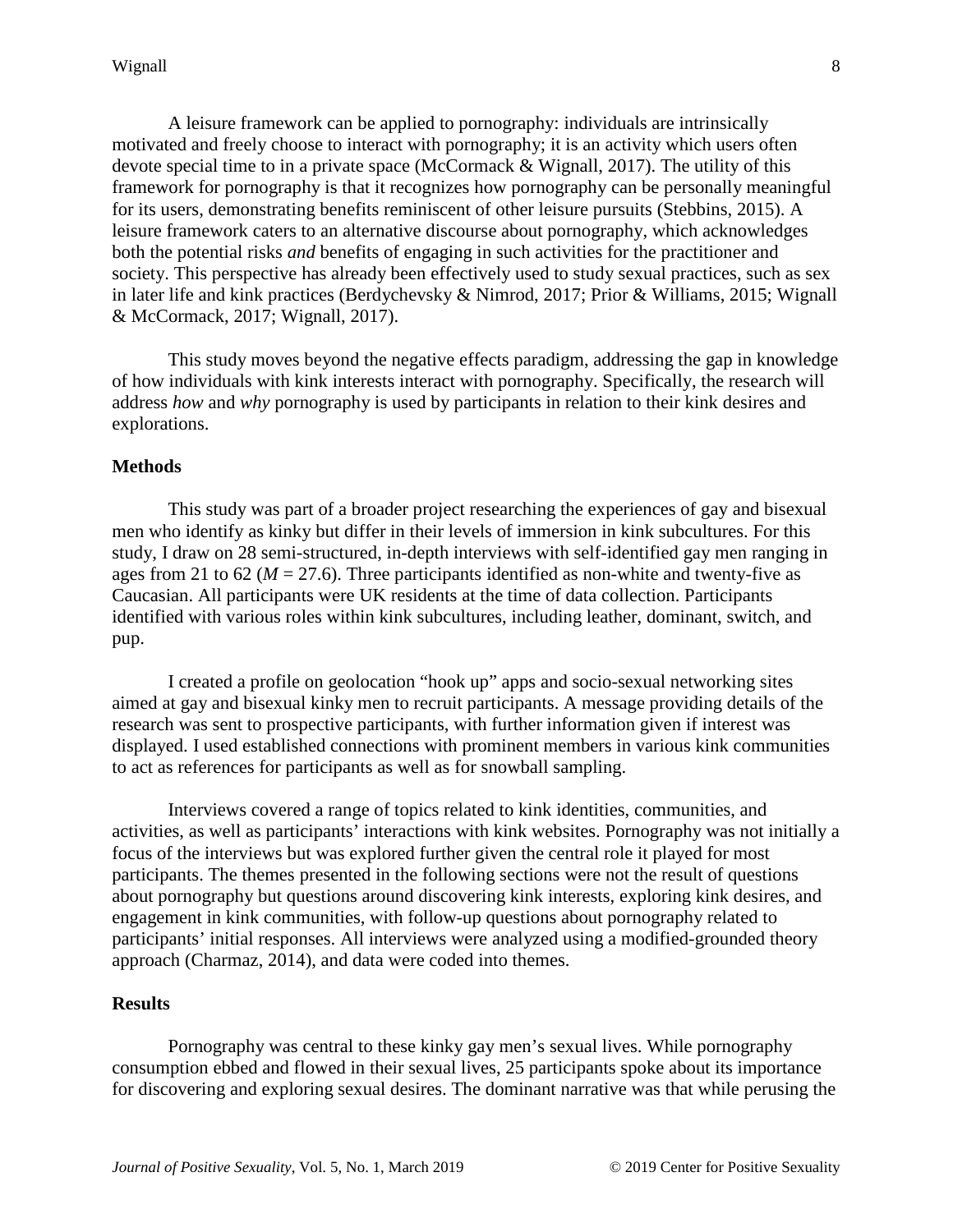links found on vanilla pornography sites, participants discovered kinky pornography—which then led them to the types of kinky pornography that they found most appealing. Given that the interview questions focused on sexual history and practice, and not pornography per se, its centrality is an important finding in and of itself.

# *The Role of Pornography in Discovering Initial Kink Interests*

When participants were asked questions about their general routes into kink (e.g., when did your kink desires first develop?), pornography was highlighted as a dominant path for 19 participants. These participants gave a strong narrative of "stumbling" upon kinky pornography. Participants described having kinky videos suggested to them while watching non-kinky pornography on tube websites or peer-to-peer platforms. For example, when asked where his kink interests began, Oliver said:

Looking at porn aged 11 or 12, I had too much access to the internet. It was kinky porn I was watching. It tumbled from vanilla porn and then you get to the more interesting porn… I don't know what I was thinking; maybe that it was more interesting than the other stuff.

### Similarly, Peter said:

When I was coming of age, so was peer-to-peer networking, and you could have easy access to other peoples' porn. I downloaded porn, saw random videos I wouldn't normally come across, and then just liked it... I moved to more restrained [bondage] and kinky porn. Some people might have thought it too much, but I wanted to see how far I would go getting aroused by it… It was just exploring.

Pornography was described by some participants as a "stepping-stone" from vanilla to kink. For example, discussing how he first explored kink activity, Connor said, "Most of my exploration of kink online came by accident. You'd start to watch a [kinky] clip, see where it came from, click that site and just go on." Similarly, Max said, "I started viewing pornography in general, women and men. I just started exploring unusual things too…. If you're on porn and you get the lists on the side with the categories, you just have a look at them all."

Some participants discovered their interests in kink through other routes, but no participant stated that pornography was harmful. Contrary to fears of accidentally viewing extreme pornography (Wolak et al., 2007), participants did not express surprise or offense with the content of the suggested videos. Furthermore, no participant expressed concerns with the suggested videos. Instead, the videos were normally described as "interesting" or "feeding curiosity." Moreover, some participants praised pornography for giving them a route into kink and allowing them to explore their sexuality more fully in a safe environment.

### *Using Pornography for Behavioral Exploration of Kink Interests*

After discussions around how participants were first introduced to kink, I asked how participants explored their kink desires. Although participants discussed several methods, such as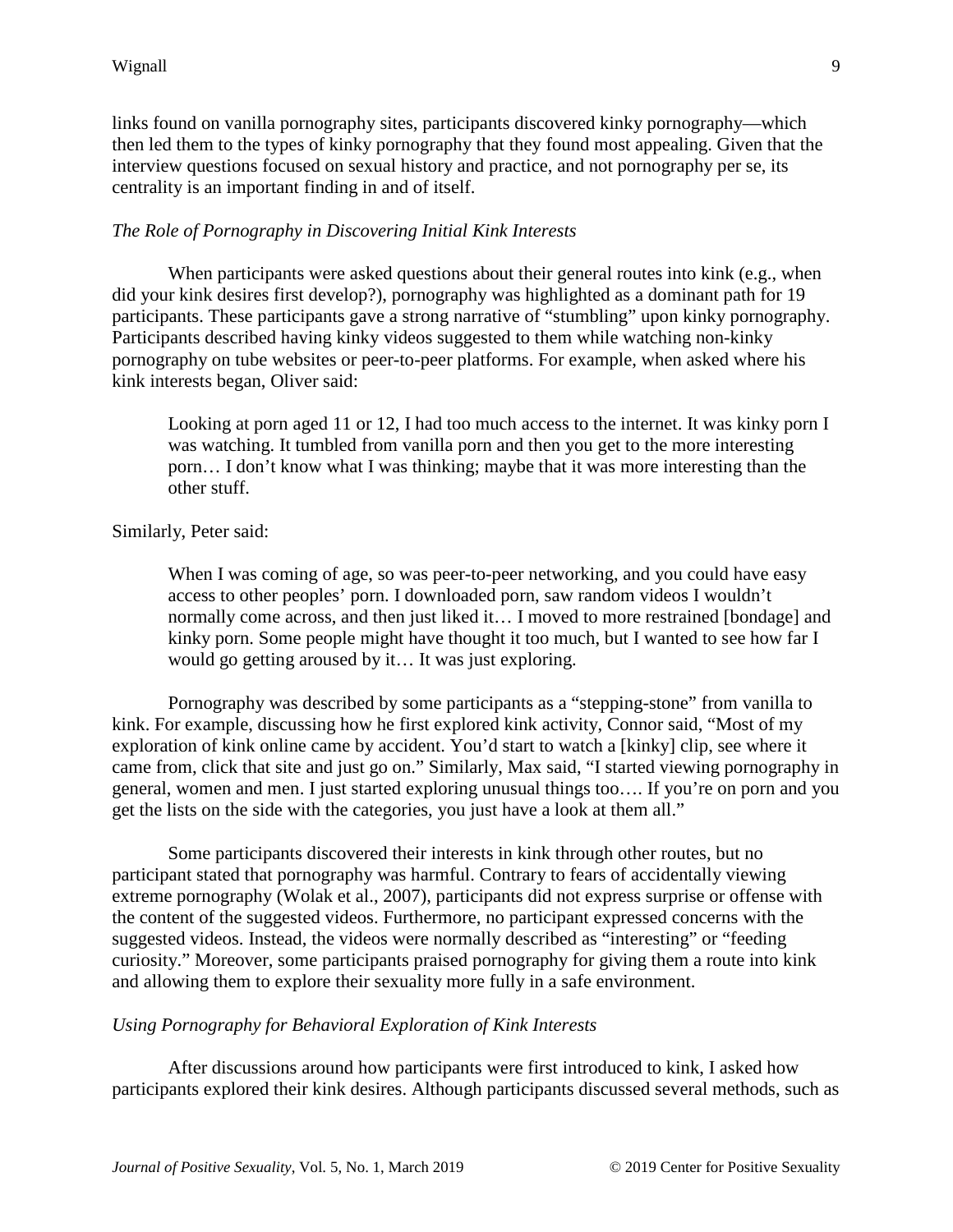engaging with others or exploring online forums, the majority of participants also discussed using pornography as a tool for *exploration* of kink desires. Participants highlighted the ease with which they could use pornography to explore a wide variety of kinks in a safe environment, free from perceived social stigma, and at their own pace.

After narratives of stumbling across kink porn, participants described a move toward more focused searches to things that particularly piqued their interest. For example, Brian said, "I just watched different things online, and then you see how you feel once you have watched it." He added, "I intentionally looked for different things. Like, let's look up some guys in leather and download them and see what I think, then seeing which videos sparked an interest or not—I don't know if I am going to like it or not until I view it."

Brian's narrative highlights a naiveté surrounding kink. While he used initial interests to search for more videos, he was still unsure what he liked and actively sought out new material. Furthermore, his narrative highlights a level of playfulness in searching, much in the same way an individual would try different foods to explore their palette. Brian "praised porn" for allowing a space to explore his desires at his own pace and in private. Anthony also discussed how he began to use pornography as a tool for more focused searches, stating, "You get older and watch more porn videos online and refine your searches more and realize that's what you're into… General exploring moved into more focused."

Gabe highlighted how he considered pornography to be a platform to engage in solo exploration, saying, "It was easier to explore my interest through porn, and because I'm not always the most confident of people, it is easier to explore these things through an impersonal medium." The lack of another person present meant Gabe could explore kink at his own pace, with no pressure to engage in any kink acts. He said, "That was one of the important things [about watching porn]: I could stop when I wanted." Arguably, exploring through pornography may have delayed the initial onset of Gabe's first kink experience, preparing him more for when it did occur.

The benefit of exploring kink without the fear of judgement or stigma was echoed by Connor. He expressed concerns about exploring kink as an older gay man. These concerns stemmed from early experiences with sex. For example, he said, "Before the internet, the other way [of exploring and having sex] was cottaging and saunas—it tended to be quickies with no real chance of developing things." For Connor, pornography allowed for an easier "journey into kink." He added, "Without it, I wouldn't be where I am now, members of these clubs and this exploration, etc."

For two participants who described early arousal to specific kinks, pornography provided a place to explore their desires more. Dan, who had a foot fetish from four years old, described the ease with which he could explore his interest, saying, "It's not difficult to come across kink: when you go online to look at porn, they will throw suggestions on the side to keep you on the site." Similarly, Justin, who was tied up by friends when he was seven, said, "You see one video in the [suggested] links, then another one, and it just snowballs into the kinky porn after a while. I never just actively outright searched it at first, but it developed."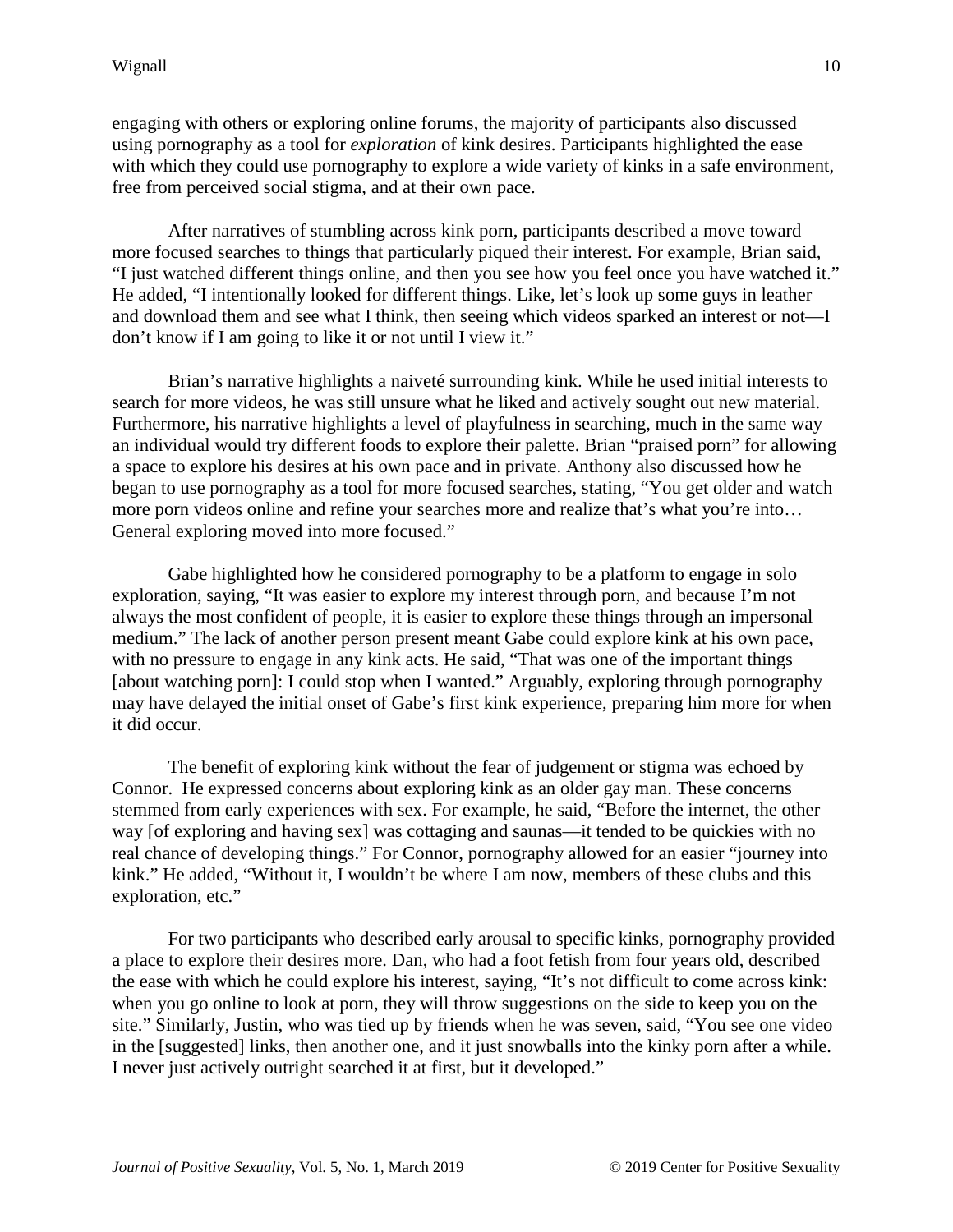Trevor was introduced to kink through a friend who invited him to a kink event. He described going to pornography afterwards as a place to further explore kink at a pace that suited him. He was able to explore a variety of kinks and discover his own interests: "I was watching more porn than I had ever watched in my entire life. More bareback, group, and kinky porn really. It looks more naughty and intimate; they look into each other. The kinky porn was just better—I find it hot." Trevor's description of kinky pornography as "naughty" highlights an understanding of the subcultural nature of kink—a feeling that what he is doing is somehow *wrong* and different from what everybody else does. He may have chosen to explore kink more through pornography than attending other kink events for this reason.

Josh, who was also introduced to kink through another person, similarly used pornography afterwards to explore kink more thoroughly. He said, "I went away looking for porn after having [kinky] introductions to sex… There is a lot of things that feeds my sexual [kinks] through casual watching of porn." Josh's initial perception of kink was very Old Guard (see Rubin, 1998) and he labelled kink as "dirty and seedy." However, his perceptions of kink and the meanings he ascribed to kink changed through exploring pornography. Kink for Josh now means "a selection of sexual extras or additions I am into." As Trevor notes, through porn, he has a "better understanding of what [he is] into."

# *Benefits of Interacting with Pornography*

Participants framed their pornography use as unproblematic, with some participants emphasizing the benefits of pornography by introducing them to kink and helping them explore their kink desires. While it should be emphasized that pornography is not an accurate representation of kink or sex more generally, it should be recognized as a resource being used by individuals to explore their sexuality (see also McCormack & Wignall, 2017).

The ways in which participants describe their pornography use is reminiscent of other leisure activities. For some, pornography use was an "immediately, intrinsically rewarding, relatively short-lived pleasurable activity requiring little or no special training to enjoy it" (Stebbins, 1997, p. 18) while others invested time and energy into using pornography to explore their kink desires. Indeed, for some, pornography was a tool for engaging with a broader kink subculture.

Ethan spent time living abroad where he had little access to kink in person. Pornography on a blog was useful to help him exploring kink interests and also to "keep him in the loop" about kink. He said:

There was a blog site I used to read, a guy's experiences of kink and such. I wasn't wanking to it really, but it was very interesting to read. I used it to learn about kinky sex, find out what existed, etc. The blog gave an indication that there was this subculture, people into it, there were places they went, roles, etc. He talked about all his experiences... I was living vicariously.

Ethan was exploring kink as well as the broader kink subculture through the blog.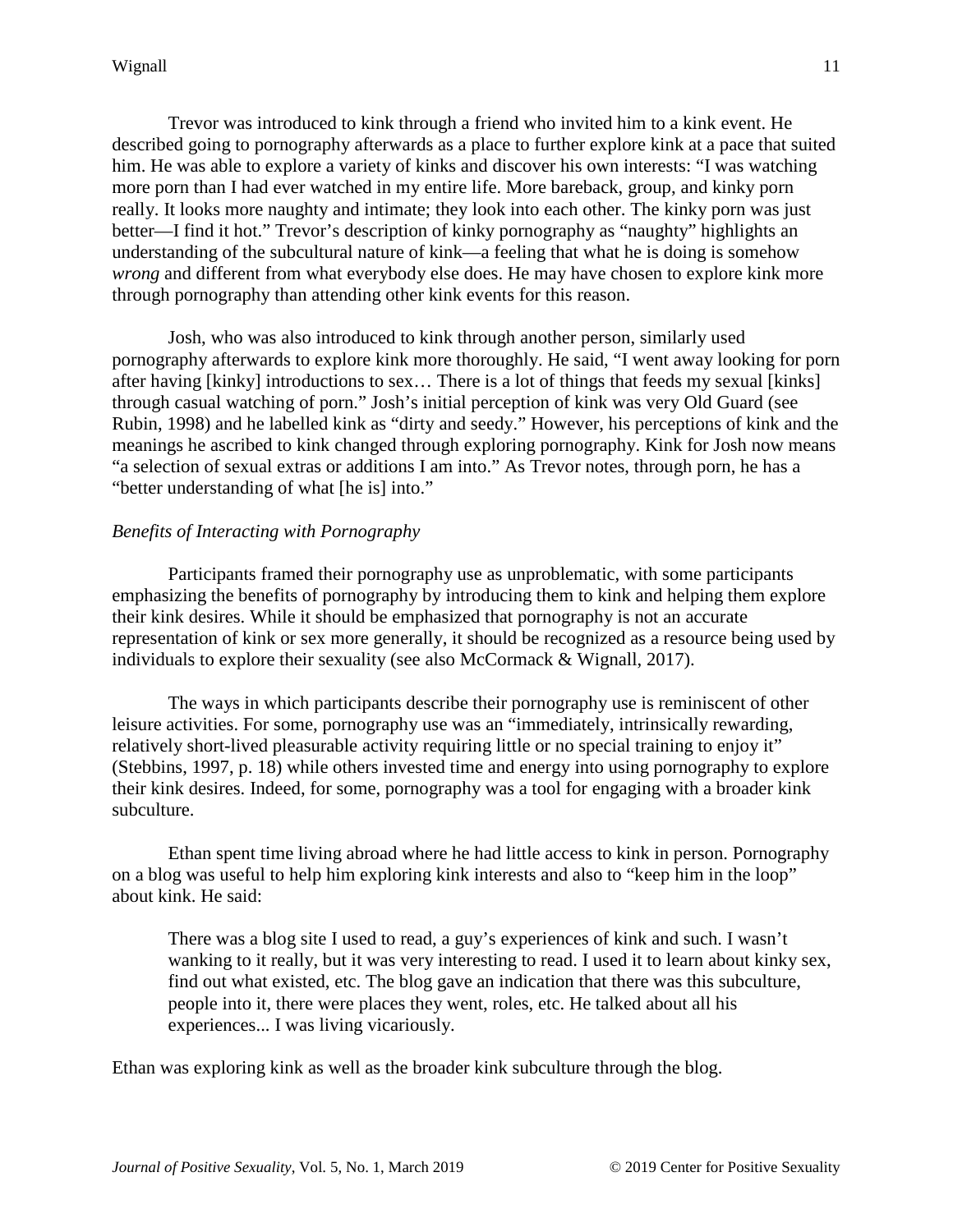Other participants highlighted benefits of engaging with pornography, such as interacting with an online community. For example, Luis created videos on YouTube related to foot fetishism. While these videos did not display nudity or sexual practices, Luis deemed these videos to be pornographic as he knew "other people would tell him they cum to them." He said, "I created a YouTube account at 18, a fetish based one, and started to get lots of follows, views and comments… I still use YouTube now to post videos and talk to people." Through YouTube, Luis was able to explore his kinks, but also interact with a broader kink community.

Oliver was the only participant who actively dismissed the use of porn, regardless of its platform, as a means for exploring kink. He said, "The nitty gritty kinks you don't need to explore in porn." Instead, he focused more on Old Guard kink traditions, where kink was something that had to be experienced and that could only be done through active engagement with others. Oliver works in a kink-based sex shop and deals with a wide range of individuals with kink interests, which may inform his standpoint.

## **Conclusion**

Pornography use can be understood through the paradigm of leisure. Rather than the participants passively watching pornography, it was described as being actively consumed and used in multifaceted ways, intensifying kink interests by some and providing a platform for exploration by others. Although research has acknowledged pornography as a tool for exploring sexuality (e.g., Rothman et al., 2015), it has neglected the educational aspects of pornography. This study demonstrates how participants identified their kink interests in a safe space online before engaging in activities in person. As such, watching kinky pornography may have delayed or prevented engagement in kink activities (McCormack & Wignall, 2017).

Participants' descriptions of pornography are reminiscent of other leisure experiences: they engaged in the activity in a specific space, often described as a safe space; they dedicated time for their pornography viewing; and they described positive feelings after watching it. This study supports moving beyond the negative effects paradigm and framing pornography as a leisure experience.

Watching pornography may have had a positive impact on sexual behaviors by preventing potential sexual mistakes and allowing a space in which to explore sexuality; however, more research would be needed to see if this pattern is consistent in a broader population. The dominant narrative of kink assumes the activities are performed in person (Rubin, 1991; Zambelli, 2017) with little research on understanding the role of pornography for kink practitioners (Randall & McKee, 2017). Further research needs to be conducted to understand how pornography is used within other kink subcultures.

#### **References**

Berdychevsky, L., & Nimrod, G. (2017). Sex as leisure in later life: A netnographic approach. *Leisure Sciences, 39*(3), 224–243. http://doi.org/10.1080/01490400.2016.1189368. Charmaz, K. (2014). *Constructing grounded theory.* Thousand Oaks, CA: Sage. Kleiber, D., Walker, G., & Mannell, R. (2011). *A social psychology of leisure* (2nd ed.)*.* State College, PA: Venture.